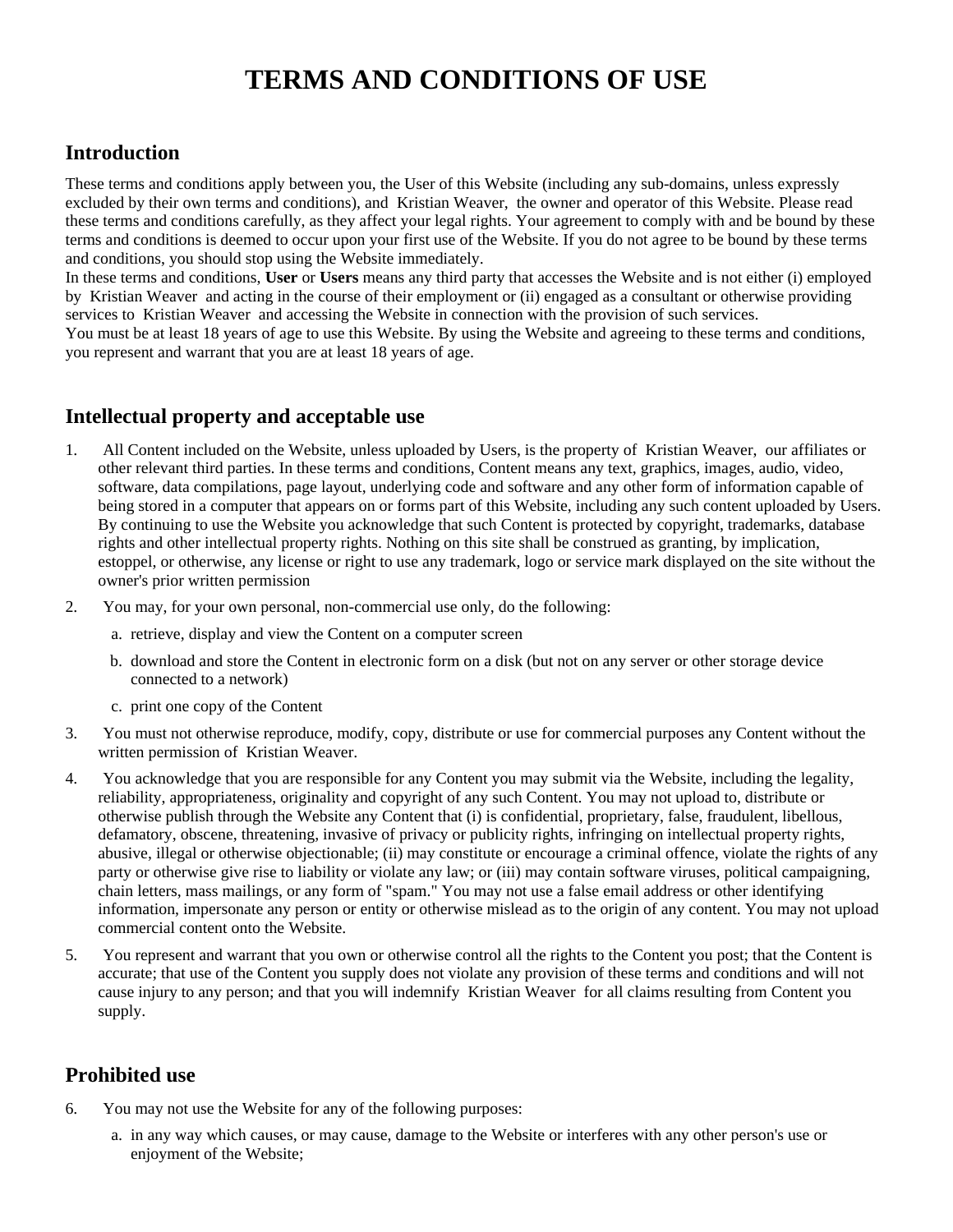- b. in any way which is harmful, unlawful, illegal, abusive, harassing, threatening or otherwise objectionable or in breach of any applicable law, regulation, governmental order;
- c. making, transmitting or storing electronic copies of Content protected by copyright without the permission of the owner.

#### **Registration**

- 7. You must ensure that the details provided by you on registration or at any time are correct and complete.
- 8. You must inform us immediately of any changes to the information that you provide when registering by updating your personal details to ensure we can communicate with you effectively.
- 9. We may suspend or cancel your registration with immediate effect for any reasonable purposes or if you breach these terms and conditions.
- 10. You may cancel your registration at any time by informing us in writing to the address at the end of these terms and conditions. If you do so, you must immediately stop using the Website. Cancellation or suspension of your registration does not affect any statutory rights.

## **Password and security**

- 11. When you register on this Website, you will be asked to create a password, which you should keep confidential and not disclose or share with anyone.
- 12. If we have reason to believe that there is or is likely to be any misuse of the Website or breach of security, we may require you to change your password or suspend your account.

#### **Links to other websites**

- 13. This Website may contain links to other sites. Unless expressly stated, these sites are not under the control of Kristian Weaver or that of our affiliates.
- 14. We assume no responsibility for the content of such Websites and disclaim liability for any and all forms of loss or damage arising out of the use of them.
- 15. The inclusion of a link to another site on this Website does not imply any endorsement of the sites themselves or of those in control of them.

# **Privacy Policy and Cookies Policy**

16. Use of the Website is also governed by our Privacy Policy and Cookies Policy, which are incorporated into these terms and conditions by this reference. To view the Privacy Policy and Cookies Policy, please click on the following: www. sportstherapyjobs.com and www.sportstherapyjobs.com.

## **Availability of the Website and disclaimers**

- 17. Any online facilities, tools, services or information that Kristian Weaver makes available through the Website (the **Service**) is provided "as is" and on an "as available" basis. We give no warranty that the Service will be free of defects and/or faults. To the maximum extent permitted by the law, we provide no warranties (express or implied) of fitness for a particular purpose, accuracy of information, compatibility and satisfactory quality. Kristian Weaver is under no obligation to update information on the Website.
- 18. Whilst Kristian Weaver uses reasonable endeavours to ensure that the Website is secure and free of errors, viruses and other malware, we give no warranty or guaranty in that regard and all Users take responsibility for their own security, that of their personal details and their computers.
- 19. Kristian Weaver accepts no liability for any disruption or non-availability of the Website.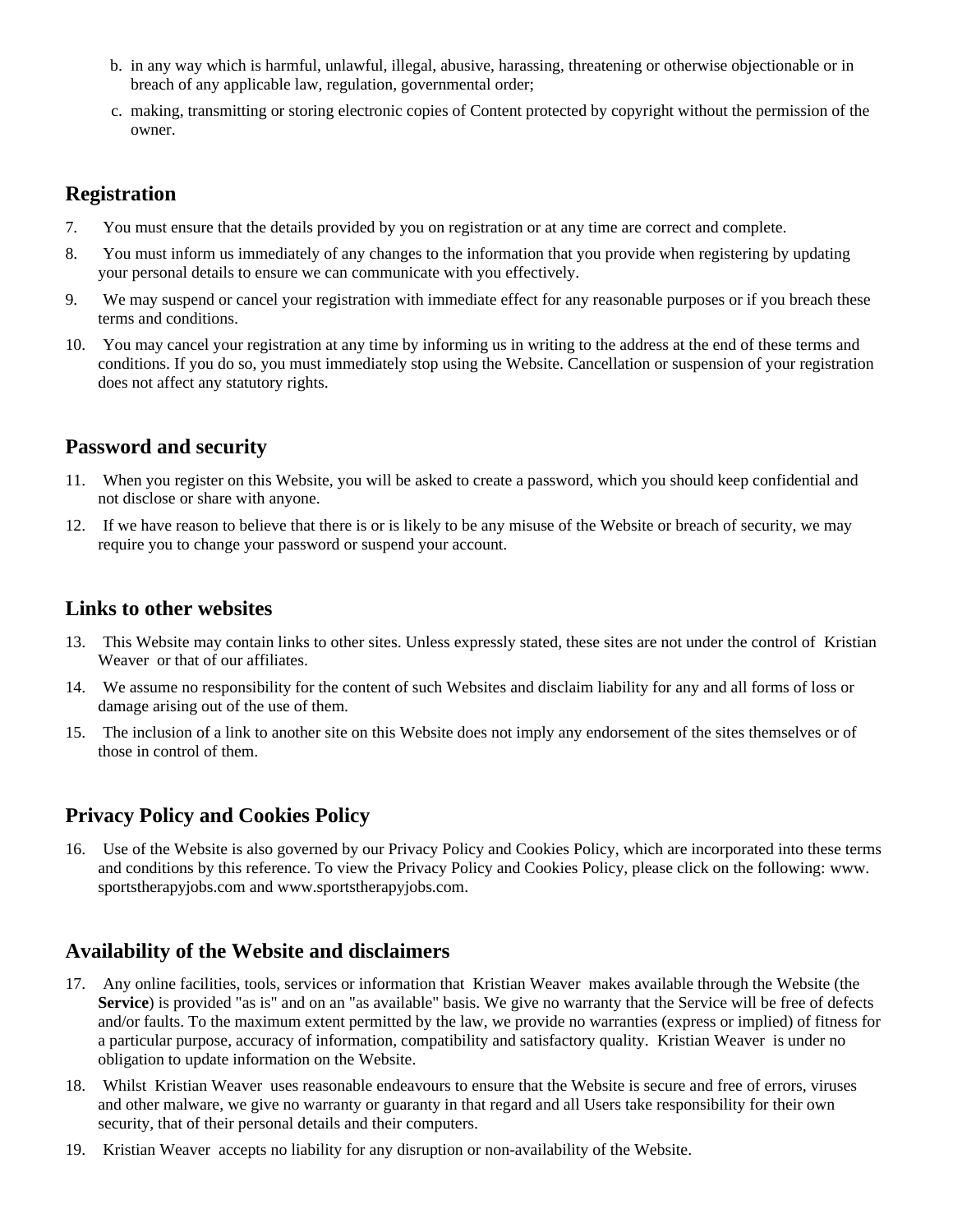20. Kristian Weaver reserves the right to alter, suspend or discontinue any part (or the whole of) the Website including, but not limited to, any products and/or services available. These terms and conditions shall continue to apply to any modified version of the Website unless it is expressly stated otherwise.

## **Limitation of liability**

- 21. Nothing in these terms and conditions will: (a) limit or exclude our or your liability for death or personal injury resulting from our or your negligence, as applicable; (b) limit or exclude our or your liability for fraud or fraudulent misrepresentation; or (c) limit or exclude any of our or your liabilities in any way that is not permitted under applicable law.
- 22. To the extent that the Website and Content are provided free of charge, we will not be liable to you for any loss or damage of any kind.
- 23. We will not be liable to you in respect of any losses arising out of events beyond our reasonable control.
- 24. To the maximum extent permitted by law, Kristian Weaver accepts no liability for any of the following:
	- a. any business losses, such as loss of profits, income, revenue, anticipated savings, business, contracts, goodwill or commercial opportunities;
	- b. loss or corruption of any data, database or software;
	- c. any special, indirect or consequential loss or damage.

## **General**

- 25. You may not transfer any of your rights under these terms and conditions to any other person. We may transfer our rights under these terms and conditions where we reasonably believe your rights will not be affected.
- 26. These terms and conditions may be varied by us from time to time. Such revised terms will apply to the Website from the date of publication. Users should check the terms and conditions regularly to ensure familiarity with the then current version.
- 27. These terms and conditions together with the Privacy Policy and Cookies Policy contain the whole agreement between the parties relating to its subject matter and supersede all prior discussions, arrangements or agreements that might have taken place in relation to the terms and conditions.
- 28. The Contracts (Rights of Third Parties) Act 1999 shall not apply to these terms and conditions and no third party will have any right to enforce or rely on any provision of these terms and conditions.
- 29. If any court or competent authority finds that any provision of these terms and conditions (or part of any provision) is invalid, illegal or unenforceable, that provision or part-provision will, to the extent required, be deemed to be deleted, and the validity and enforceability of the other provisions of these terms and conditions will not be affected.
- 30. Unless otherwise agreed, no delay, act or omission by a party in exercising any right or remedy will be deemed a waiver of that, or any other, right or remedy.
- 31. This Agreement shall be governed by and interpreted according to the law of England and Wales and all disputes arising under the Agreement (including non-contractual disputes or claims) shall be subject to the exclusive jurisdiction of the English and Welsh courts.

# **Kristian Weaver details**

32. Kristian Weaver of 133 Brimstage Road, Heswall, Wirral, CH601XF operates the Website www.sportstherapyjobs. com.

You can contact Kristian Weaver by email on contact@sportstherapyjobs.com.

# **Attribution**